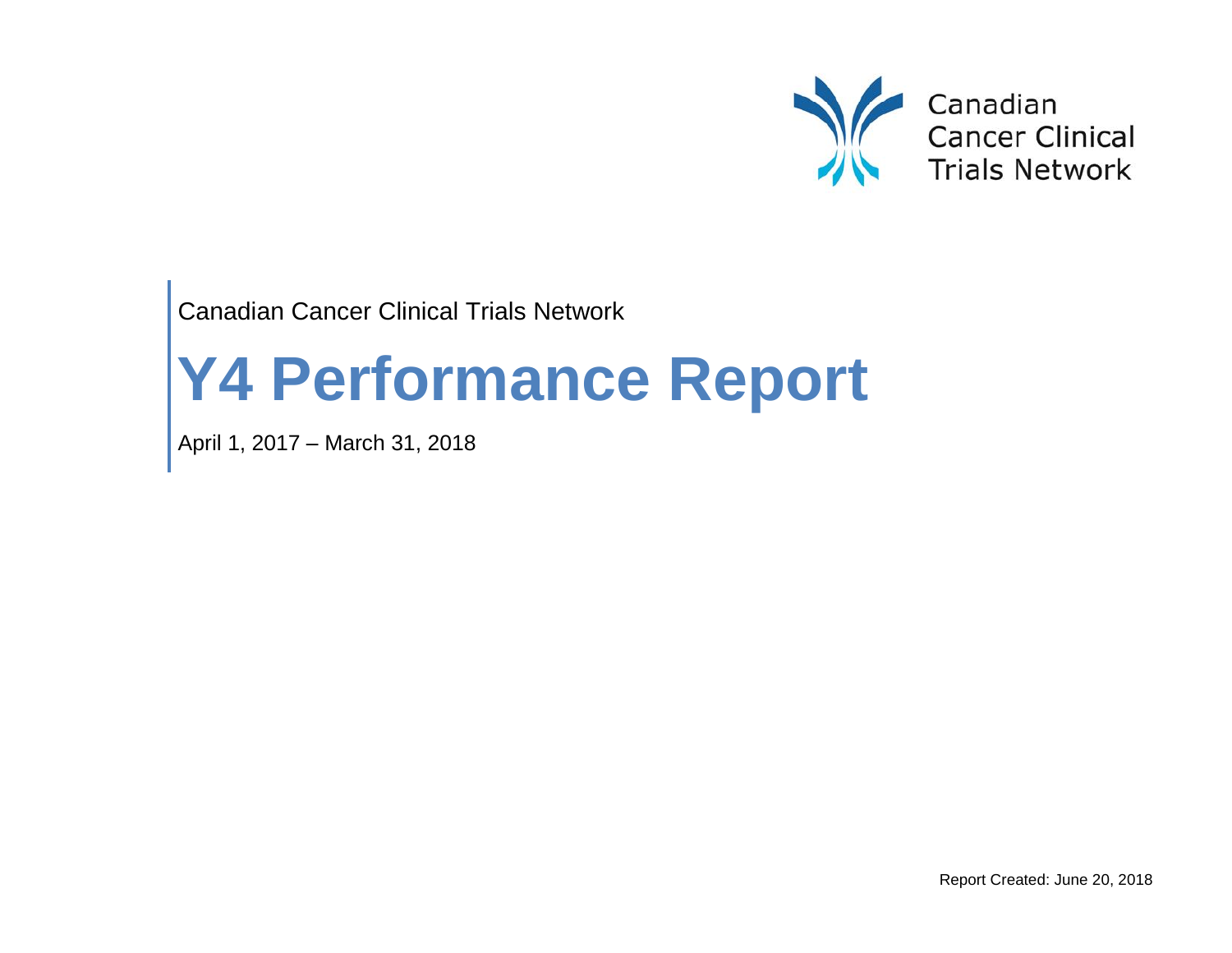

## **Table of Contents**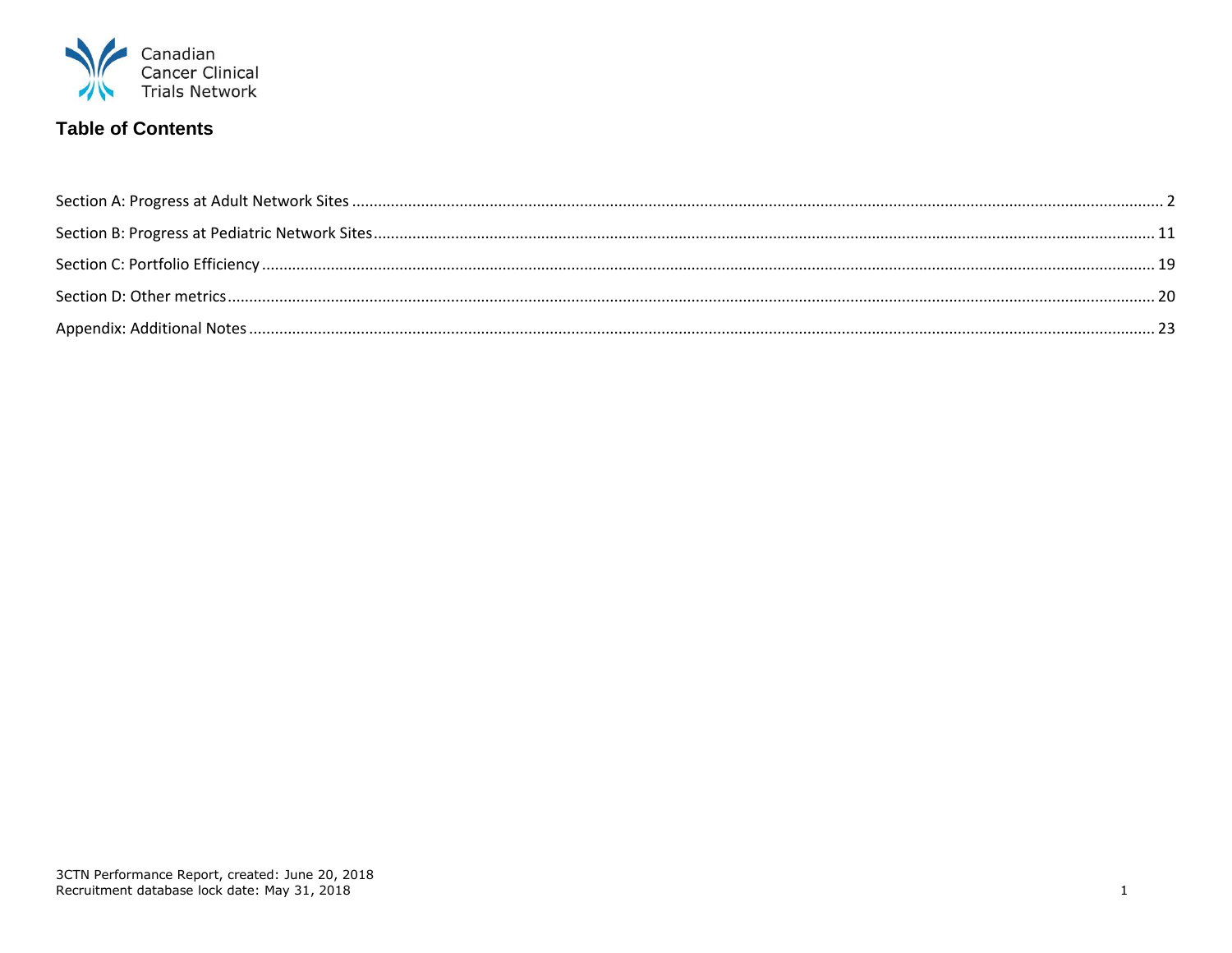

## <span id="page-2-0"></span>**Section A: Progress at Adult Network Sites**

**Objective:** To improve patient access to academic clinical trials: a) Improve adult patient recruitment by greater than 50% within four years



- 3757 patients were recruited to adult Portfolio trials in 2017/18. The annual Network target for 2017/18 was 3700 patients (53% over baseline). The Adult Network is 2% above its annual network target.
- Data includes adult sites with formal Agreements with 3CTN (N=49).
- The Network target is the target recruitment per year, as defined in the 3CTN business plan. The site target is the target recruitment per year as defined in the Agreement between 3CTN and sites. As QCROC joined the network later and with lower target, Year 4 if excluding QCROC is 60% above the pre-3CTN annual baseline and 107% of the Y4 target.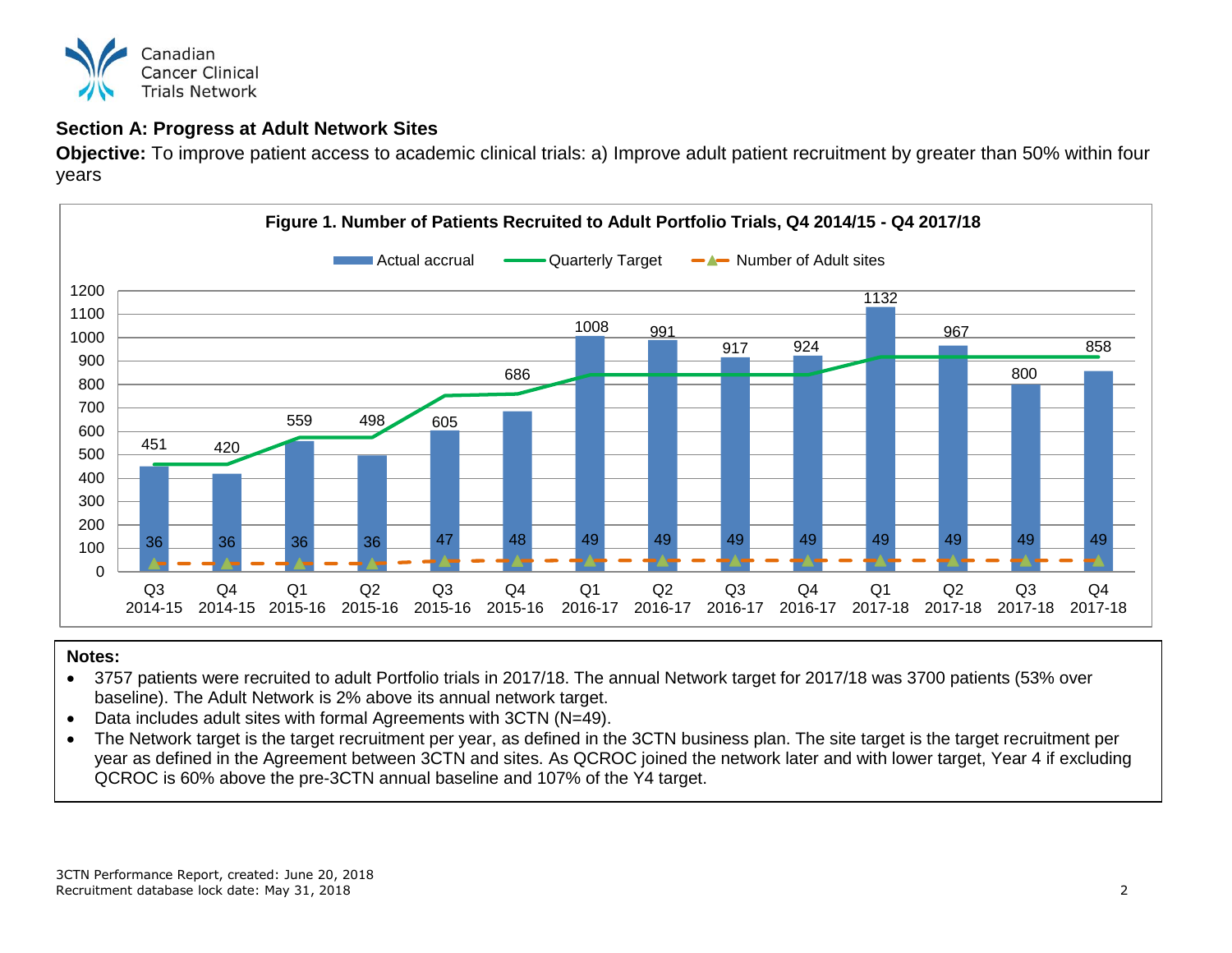





3CTN Performance Report, created: June 20, 2018 Recruitment database lock date: May 31, 2018 3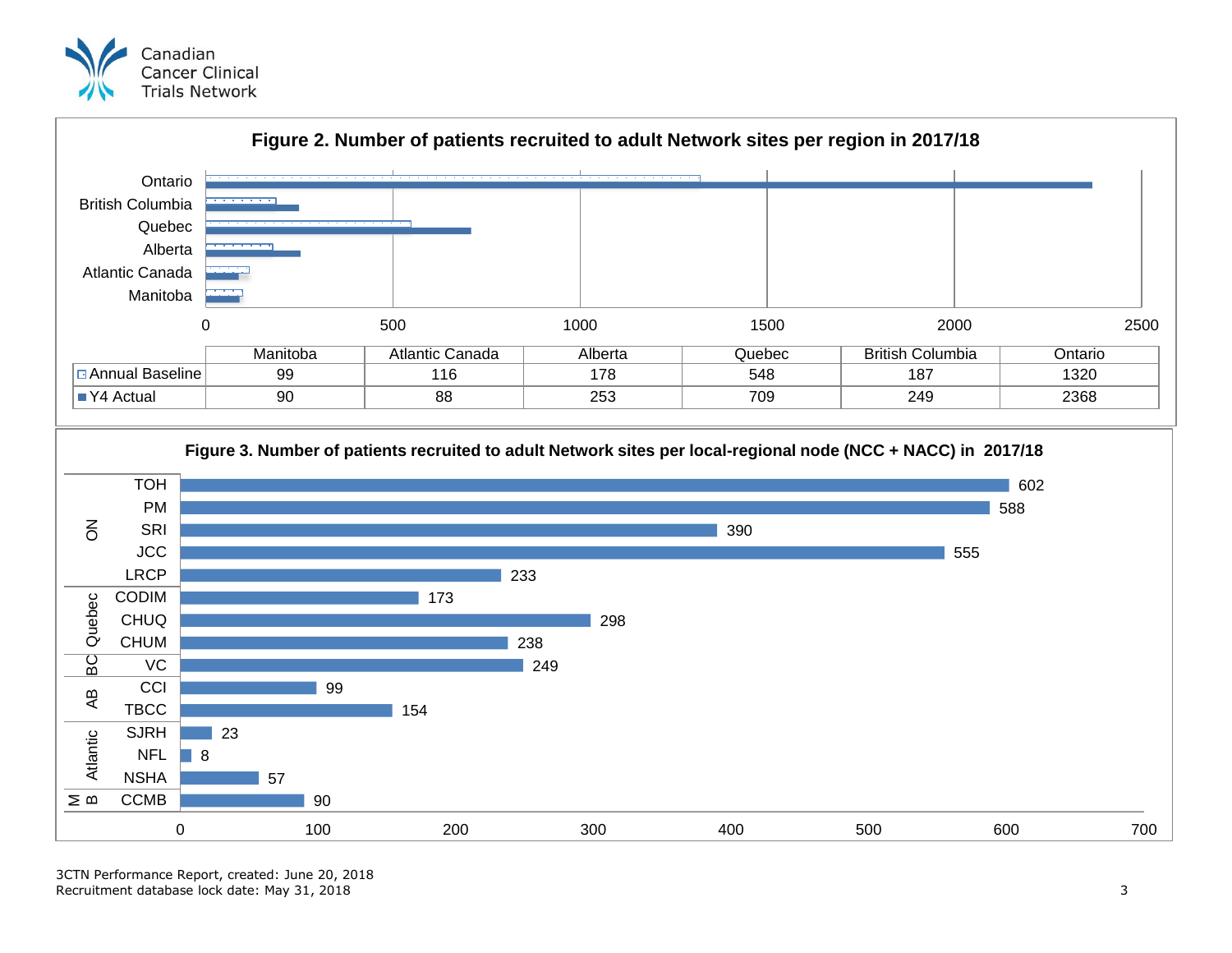



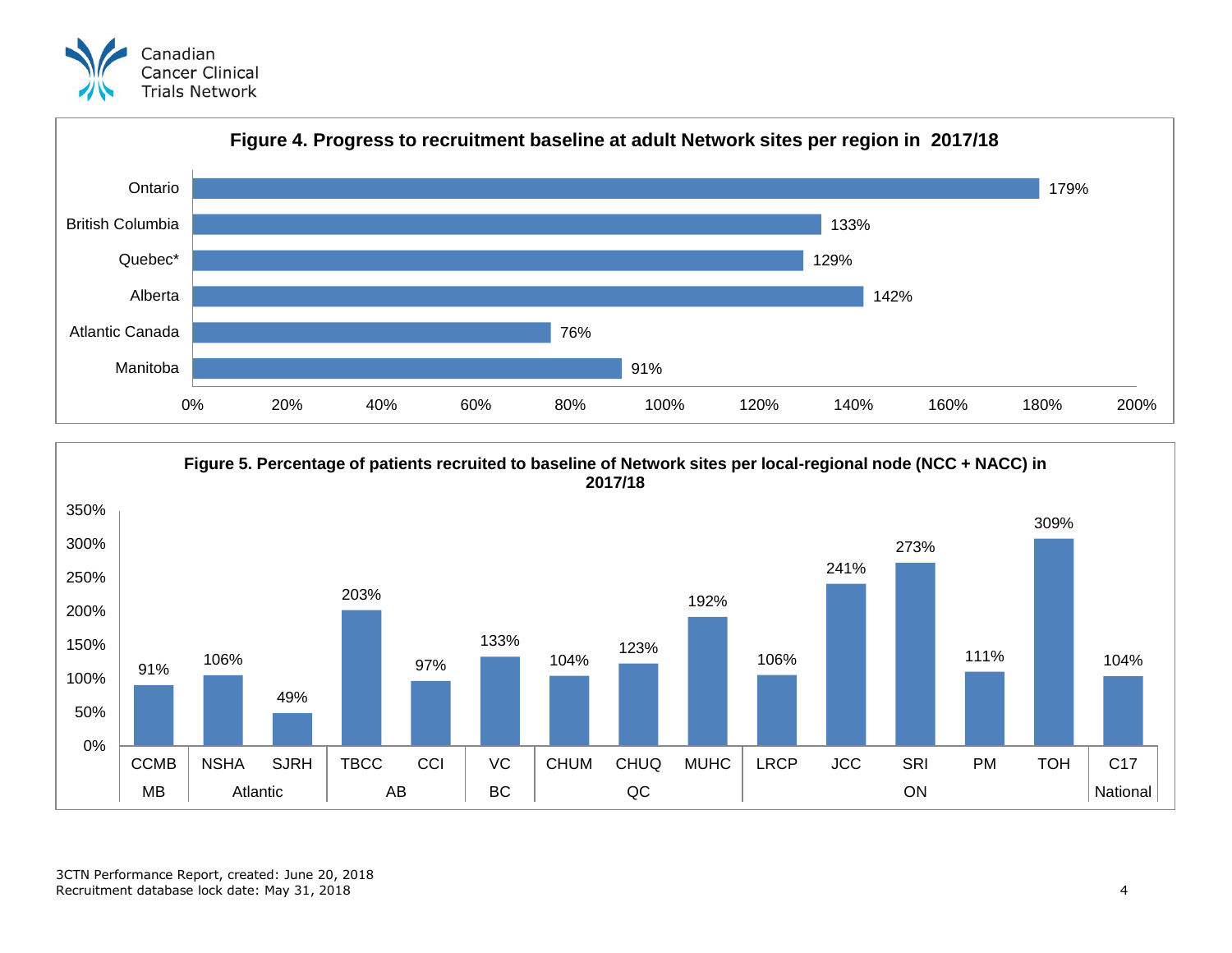

## **Table 1. Number of patients recruited per adult Network site (by fiscal year)**

#### **Recruitment to 3CTN Portfolio Trials**

| <b>Network Site</b>                                   | <b>Baseline</b> | Y1* Total                |                | Y2 Total Y3 Total | $\%$ of Y3 | IQ1 2017       | Q2 2017        | Q3 2017        | Q4 2017                       | <b>Y4 Total</b> | % of Y4  |
|-------------------------------------------------------|-----------------|--------------------------|----------------|-------------------|------------|----------------|----------------|----------------|-------------------------------|-----------------|----------|
|                                                       |                 |                          |                |                   | baseline   | (Apri-<br>Jun) |                |                | (Jul-Sep) (Oct-Dec) (Jan-Mar) |                 | baseline |
|                                                       |                 |                          |                |                   |            |                |                |                |                               |                 |          |
| London Regional Cancer Program                        | 186             | 72                       | 172            | 187               | 101%       | 43             | 54             | 43             | 29                            | 169             | 91%      |
| <b>Grand River Regional Cancer Centre</b>             | 20              | 12                       | 13             | 43                | 215%       | 12             | $\overline{7}$ | 10             | 3                             | 32              | 160%     |
| Windsor Regional Hospital                             | 14              | 8                        | 17             | 63                | 450%       | 9              | 9              | $\overline{7}$ | $\overline{7}$                | 32              | 229%     |
| Juravinski Cancer Centre                              | 181             | 110                      | 231            | 247               | 136%       | 145            | 116            | 106            | 87                            | 454             | 251%     |
| Niagara Health System                                 | 17              | 5                        | 22             | 13                | 76%        | $\overline{7}$ | 9              | 1              | 6                             | 23              | 135%     |
| Cambridge Memorial Hospital                           | 11              | $\overline{2}$           | $\overline{2}$ | 5                 | 45%        | $\Omega$       |                | $\overline{c}$ | 1                             | 4               | 36%      |
| St. Joseph Healthcare Hamilton*                       | 21              | $\overline{\phantom{a}}$ | 30             | 54                | 257%       | 14             | 25             | 15             | 20                            | 74              | 352%     |
| Sunnybrook Research Institute                         | 141             | 113                      | 229            | 398               | 282%       | 118            | 103            | 75             | 67                            | 363             | 257%     |
| North York General Hospital                           |                 | 3                        | 4              | 8                 | 800%       | $\overline{2}$ | 3              | 5              | 1                             | 11              | 1100%    |
| Michael Garron Hospital (Toronto East General Hospita | $\overline{c}$  | 0                        | $\overline{c}$ |                   | 50%        |                | 3              | 1              | $\overline{2}$                | $\overline{7}$  | 350%     |
| Humber River Hospital                                 | $\overline{1}$  | 0                        | $\overline{2}$ |                   | 100%       | 3              | $\overline{2}$ | 0              | 4                             | 9               | 900%     |
| Princess Margaret Cancer Centre                       | 396             | 157                      | 384            | 533               | 135%       | 136            | 128            | 120            | 89                            | 473             | 119%     |
| Northeast Cancer Centre - Health Sciences North       | 24              | $\overline{2}$           | 17             | 12                | 50%        | 2              | 2              | 4              | 1                             | 9               | 38%      |
| <b>Trillium Health Partners</b>                       | 27              | 5                        | 5              | 51                | 189%       | 10             | $\Omega$       | 0              | $\Omega$                      | 10              | 37%      |
| Thunder Bay Regional Health Sciences Centre           | 26              | $\overline{c}$           | 3              | 46                | 177%       | 6              | $\overline{2}$ | 4              | 4                             | 16              | 62%      |
| Southlake Regional Health Centre                      | 10              | 1                        | 15             | 75                | 750%       | 9              | 12             | 4              | 1                             | 26              | 260%     |
| Royal Victoria Hospital                               | 8               | 8                        | 18             | 58                | 725%       | 16             | 5              | 1              | $\mathbf{1}$                  | 23              | 288%     |
| St. Michael's Hospital                                | 19              | 4                        | $\mathbf 0$    | 27                | 142%       | $\overline{2}$ | $\mathbf 0$    | 0              | 0                             | $\overline{c}$  | 11%      |
| William Osler Health System                           | $\mathbf 1$     | 0                        | $\mathbf 0$    | 29                | 2900%      | $\Omega$       | $\mathbf 0$    | 11             | $\overline{2}$                | 13              | 1300%    |
| Markham Stouffville Hospital                          | 1               | 0                        | $\Omega$       | 28                | 2800%      | 3              | 2              | 0              | 4                             | 9               | 900%     |
| The Ottawa Hospital Cancer Centre                     | 132             | 59                       | 238            | 396               | 300%       | 111            | 107            | 95             | 187                           | 500             | 379%     |
| Kingston General Hospital                             | 41              | 24                       | 58             | 122               | 298%       | 22             | 23             | 17             | 22                            | 84              | 205%     |
| Lakeridge Health                                      | 22              | 6                        | 26             | 70                | 318%       | 9              | 6              | $\overline{c}$ | 1                             | 18              | 82%      |
| CancerCare Manitoba                                   | 99              | 39                       | 72             | 102               | 103%       | 30             | 16             | 19             | 25                            | 90              | 91%      |
| Saint John Regional Hospital                          | 37              | 11                       | 16             | 22                | 59%        | $\mathbf{1}$   | 5              | 0              | 5                             | 11              | 30%      |
| Dr. Everett Chalmers Hospital                         |                 | 1                        | $\Omega$       | 5                 | 500%       | $\overline{4}$ | $\overline{2}$ | 3              | $\mathbf 0$                   | 9               | 900%     |
| Dr. Léon-Richard Oncology Centre                      | 9               | $\overline{2}$           | $\overline{4}$ | 3                 | 33%        |                | $\Omega$       | 1              | 1                             | 3               | 33%      |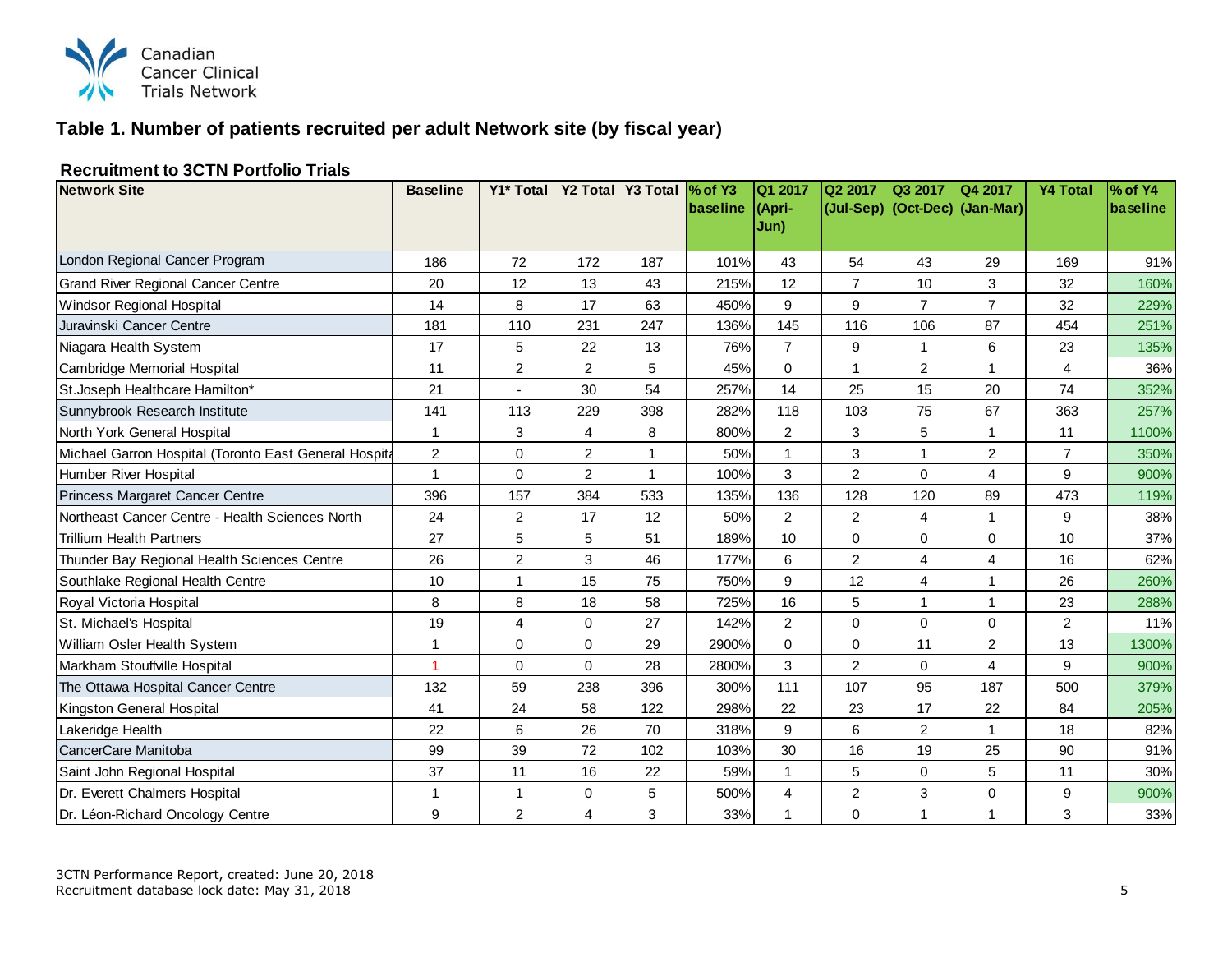

#### **Recruitment to 3CTN Portfolio Trials**

| <b>Network Site</b>                                            | <b>Baseline</b> | Y1* Total      |          | Y2 Total Y3 Total \% of Y3 |          | Q1 2017        | Q2 2017        | Q3 2017        | Q4 2017                       | <b>Y4 Total</b> | % of Y4  |
|----------------------------------------------------------------|-----------------|----------------|----------|----------------------------|----------|----------------|----------------|----------------|-------------------------------|-----------------|----------|
|                                                                |                 |                |          |                            | baseline | (Apri-<br>Jun) |                |                | (Jul-Sep) (Oct-Dec) (Jan-Mar) |                 | baseline |
| Nova Scotia Health Authority                                   | 39              | 5              | 40       | 52                         | 133%     | 16             | 8              | 13             | 8                             | 45              | 115%     |
| <b>PEI Cancer Treatment Centre</b>                             | 8               | $\mathbf{1}$   | 8        | $\overline{a}$             | 25%      | $\mathbf 0$    | $\Omega$       | $\mathbf 0$    | $\mathbf 0$                   | $\Omega$        | 0%       |
| Nova Scotia Health Authority, Hematology                       | $\overline{7}$  | 12             | 25       | 16                         | 229%     | $\overline{4}$ | $\overline{c}$ | $\overline{4}$ | $\overline{2}$                | 12              | 171%     |
| Eastern Regional Health Authority (NFL)                        | 15              | 2              | 4        | 12                         | 80%      | $\overline{2}$ | 2              | $\mathbf{1}$   | 3                             | 8               | 53%      |
| BC Cancer Agency - Vancouver Centre                            | 106             | 67             | 117      | 152                        | 143%     | 48             | 34             | 15             | 30                            | 127             | 120%     |
| <b>Abbotsford Centre</b>                                       | 16              | 10             | 28       | 14                         | 88%      | 5              | $\overline{7}$ | $\overline{7}$ | 3                             | 22              | 138%     |
| Centre for the North, Prince George                            | $\mathbf{1}$    | $\overline{2}$ | 6        | $\overline{4}$             | 400%     | 5              | $\mathbf{0}$   | 1              | $\overline{2}$                | 8               | 800%     |
| Sindi Ahluwalia Hawkins Centre for the Southern                | 38              | 27             | 40       | 30                         | 79%      | 11             | 5              | 6              | 6                             | 28              | 74%      |
| Interior<br>Vancouver Island Centre                            | 26              | 9              | 44       | 69                         | 265%     | 27             | 15             | 12             | 10                            | 64              | 246%     |
| CIUSSS du Centre-Ouest-de-l'Île-de-                            |                 |                |          |                            |          |                |                |                |                               |                 |          |
| Montréal(CIUSSS CODIM)*                                        | 87              | 0              | 76       | 159                        | 183%     | 62             | 42             | 10             | 27                            | 141             | 162%     |
| CISSS de l'Outaouais*                                          | 3               | $\mathbf 0$    | $\Omega$ | $\overline{4}$             | 133%     | 17             | $\overline{7}$ | $\overline{4}$ | $\overline{4}$                | 32              | 1067%    |
| CHU de Québec - Université Laval*                              | 180             | $\Omega$       | 25       | 144                        | 80%      | 77             | 59             | 52             | 48                            | 236             | 131%     |
| CISSS du Bas-Saint-Laurent (CISSS-BSL)*                        | 4               | $\mathbf 0$    | 0        | $\overline{4}$             | 100%     | $\mathbf{1}$   | 2              | $\overline{2}$ | 2                             | $\overline{7}$  | 175%     |
| CIUSSS de l'Estrie - Centre hospitalier universitaire          |                 |                |          |                            |          |                |                |                |                               |                 |          |
| de Sherbrooke (CIUSSS-Estrie-CHUS)*                            | 46              | $\mathbf 0$    | 16       | 70                         | 152%     | 11             | 23             | $\overline{7}$ | 14                            | 55              | 120%     |
| Centre Hospitalier de l'Université de Montréal<br>(CHUM)*      |                 |                | 59       | 123                        | 80%      | 53             | 32             | 32             | 32                            | 149             | 97%      |
| CIUSSS de la Mauricie-et-du-Centre-du-Québec                   | 153             | 0              |          |                            |          |                |                |                |                               |                 |          |
| (CIUSSS MCQ) *                                                 | 8               | $\mathbf 0$    | 1        | 17                         | 213%     | $\overline{4}$ | 6              | $\mathbf 0$    | 3                             | 13              | 163%     |
| CISSS de Laval*                                                | $\overline{4}$  | $\mathbf 0$    | 3        | 12                         | 300%     | 5              | $\overline{2}$ | $\overline{1}$ | 3                             | 11              | 275%     |
|                                                                |                 |                |          |                            |          |                |                |                |                               |                 |          |
| CIUSSS du Nord-de-l'Île-de-Montréal(CIUSSS NDIM)*              | 3               | $\mathbf 0$    | $\Omega$ | 4                          | 133%     | 8              | $\overline{1}$ | 3              | $\overline{4}$                | 16              | 533%     |
| CIUSSS de l'Est-de-l'Île-de-Montréal(CIUSSS-EDIM)*             | 60              | $\mathbf 0$    | 12       | 51                         | 85%      | 8              | 16             | 19             | 6                             | 49              | 82%      |
| <b>Tom Baker Cancer Centre</b>                                 | 76              | 40             | 140      | 125                        | 164%     | 36             | 34             | 38             | 46                            | 154             | 203%     |
| <b>Cross Cancer Institute</b>                                  | 102             | 50             | 112      | 137                        | 134%     | 16             | 27             | 25             | 31                            | 99              | 97%      |
| Adult Patient Sites (N=49 for Y3, 48 for Y2, and 36<br>for Y1) | 2451            | 871            | 2348     | 3840                       | 157%     | 1132           | 967            | 800            | 858                           | 3757            | 153%     |

Note:

\* Not had full year reports, baseline and target numbers were prorated based on the number of quarters they reported

\*\* The baseline is the average number of patients recruited to the 3CTN portfolio from 2011-2013. Y1 is prorated to 0.5 annual baseline as it started Oct 2014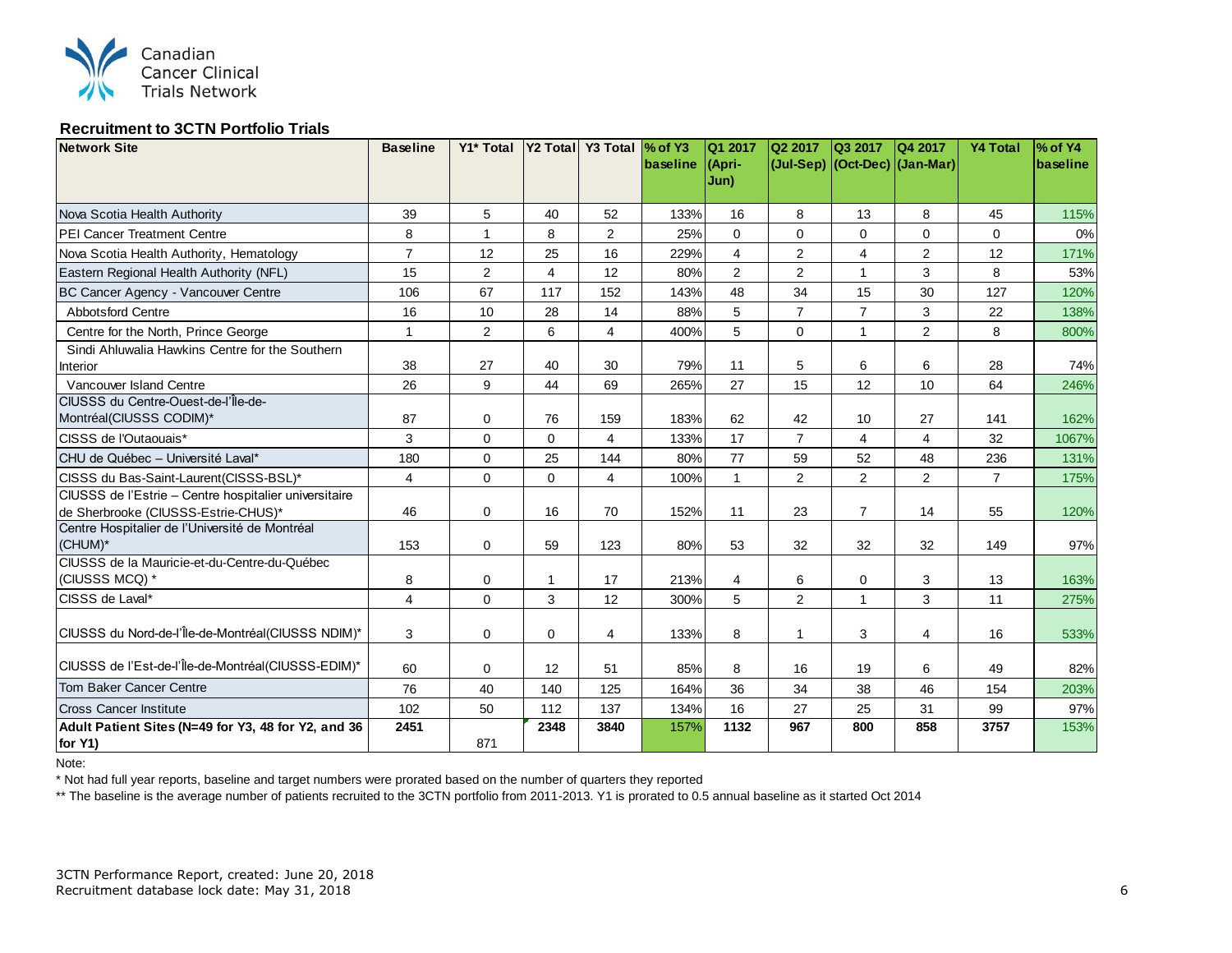

**Objective:** To demonstrate impact of the Network and academic trials on the Canadian Health Care System: a) Develop and maintain a portfolio of academic trials that will ensure the enthusiastic participation of academic trial lists and patients and impact patient care.



- These trials are reported based on calendar year 2011- June 2018.
- There were 183 Portfolio trials for adult network sites in year 4.
- Four trials available at both adult and pediatric Network sites in 2018 are included in both values.
- 34 new trials were added to fiscal year 4 for adult Network sites, see figure 6b.
- The data provided in Figure 6a are a snapshot of the Portfolio as of June 20, 2018

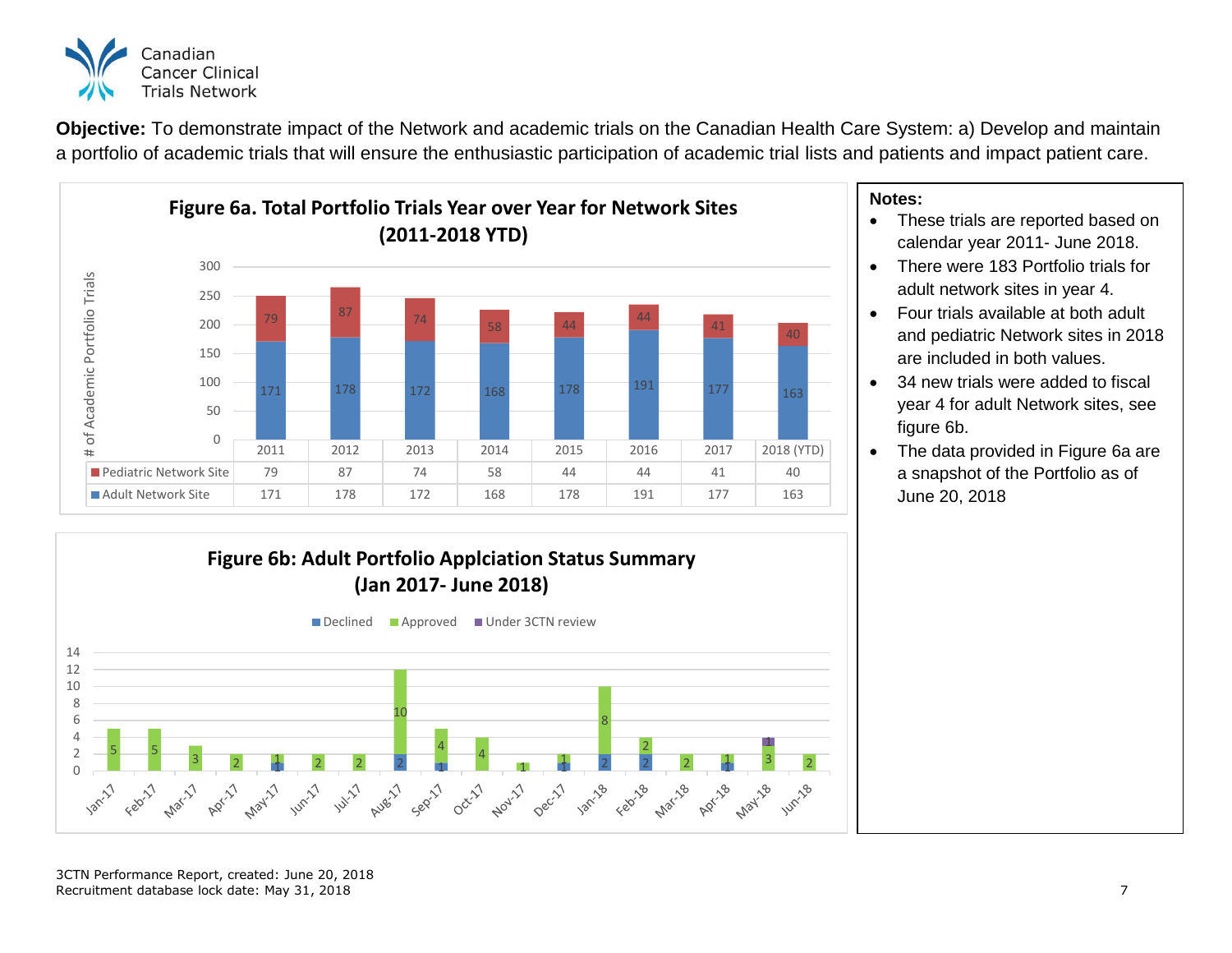

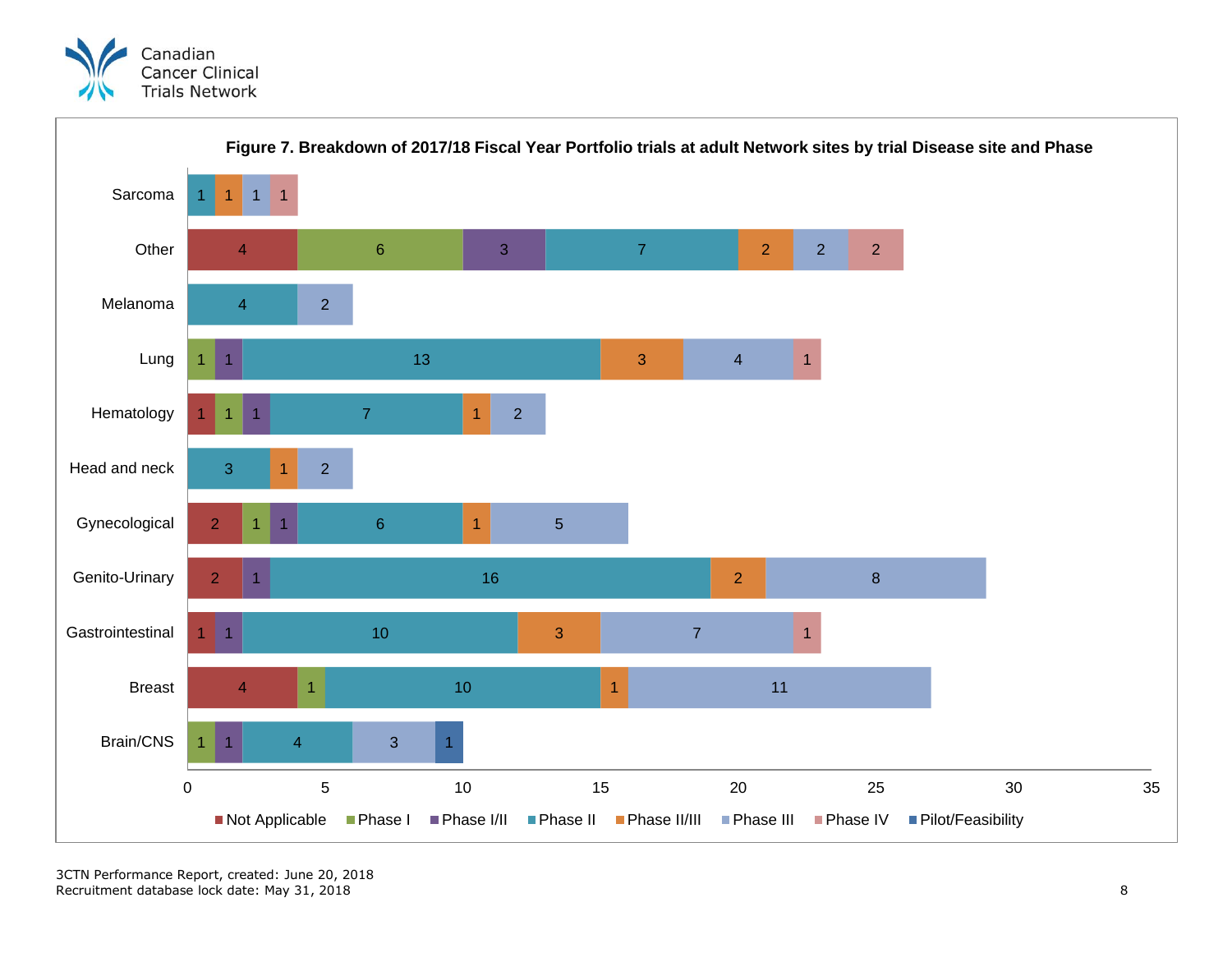



| <b>Category</b>                   | <b>Definition</b>                                                                                                                                                                                                      |
|-----------------------------------|------------------------------------------------------------------------------------------------------------------------------------------------------------------------------------------------------------------------|
| Patient eligibility               | Use of a genetic marker or other individualized biologic factor to determine if patient is eligible for the trial (i.e.<br>included in trial design via the inclusion/exclusion criteria)                              |
| Study endpoint                    | Use of a genetic marker or other individualized biologic factor to correlate with study endpoint (i.e. included in<br>trial design as an objective or endpoint)                                                        |
| Stratify into<br>different groups | After patient enrollment, trial design uses a genetic marker or other individualized biologic factor to stratify into<br>different groups (i.e. included in trial design to stratify for treatment or analysis groups) |
| Targeted therapy                  | Trial is using a molecular targeted therapy; drug used in a "targeted" patient population (i.e. HER2+ breast<br>cancer gets a HER2 targeted agent)                                                                     |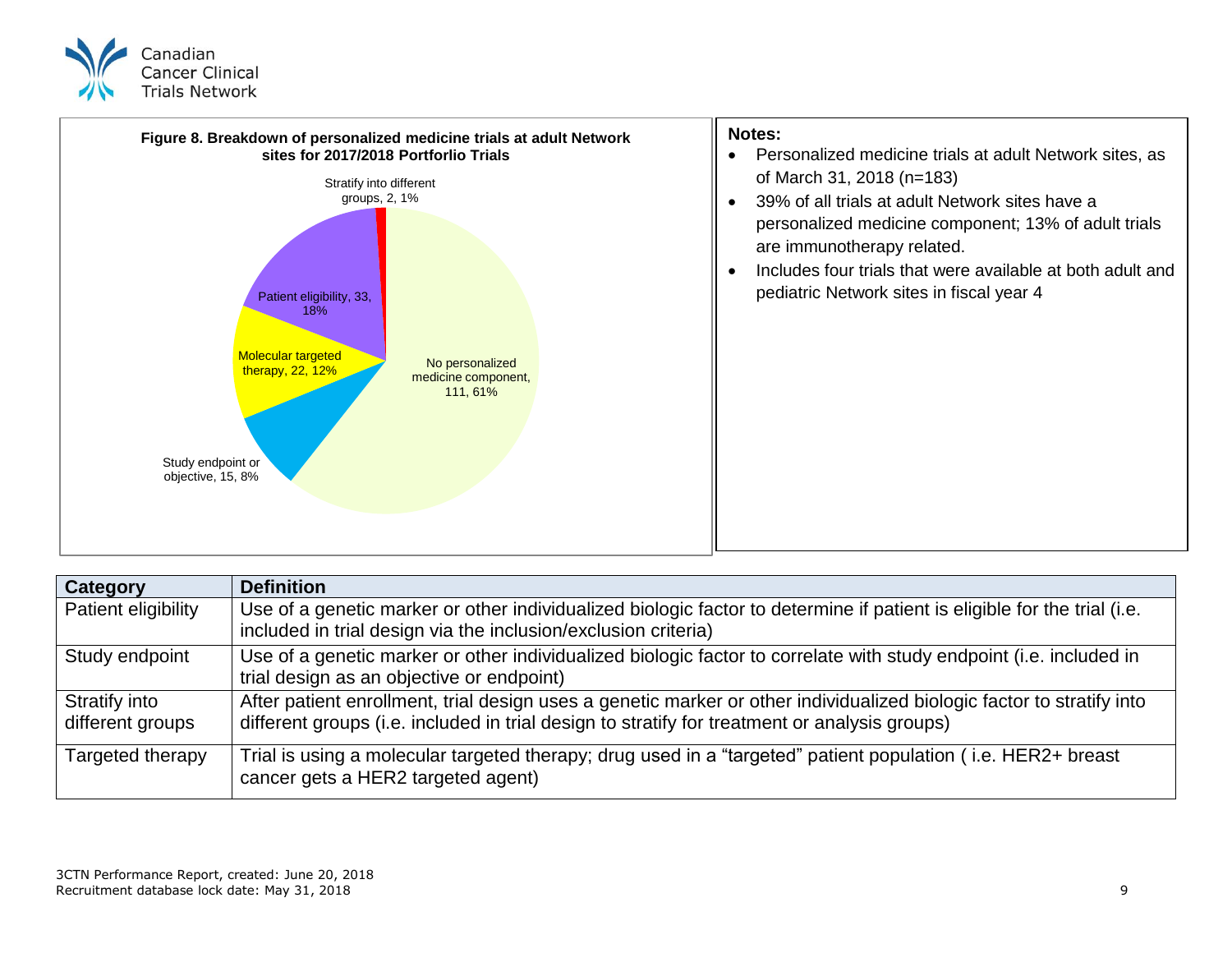

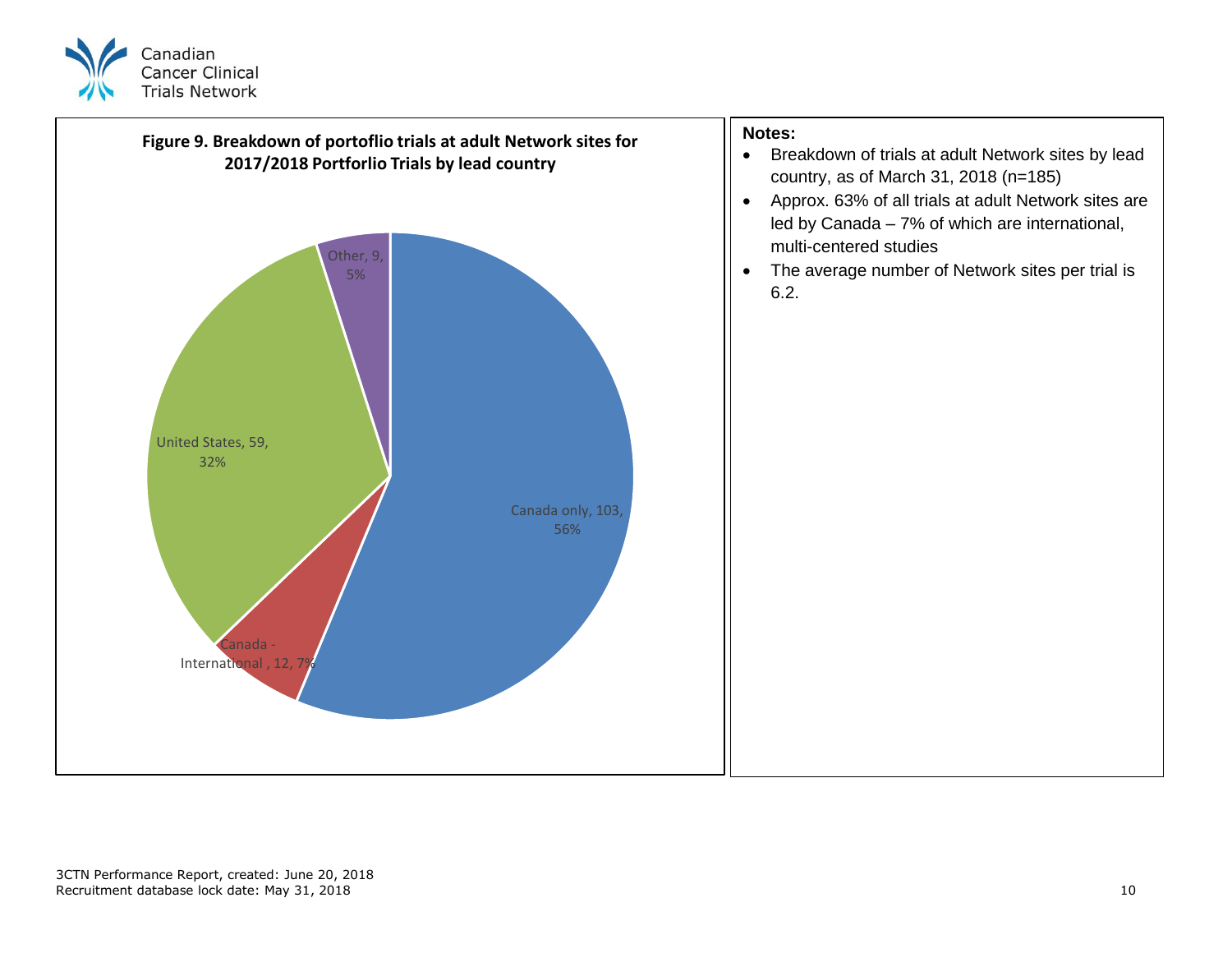

## <span id="page-11-0"></span>**Section B: Progress at Pediatric Network Sites**

**Objective:** To improve patient access to academic clinical trials: Improve recruitment of pediatric patients



- 361 patients were recruited to Portfolio trials at pediatric Network sites in 2017/18. Pediatric Network sites are 4% above its annual pre-3CTN baseline recruitment.
- Data include pediatric sites associated with the C17 Council (n=17)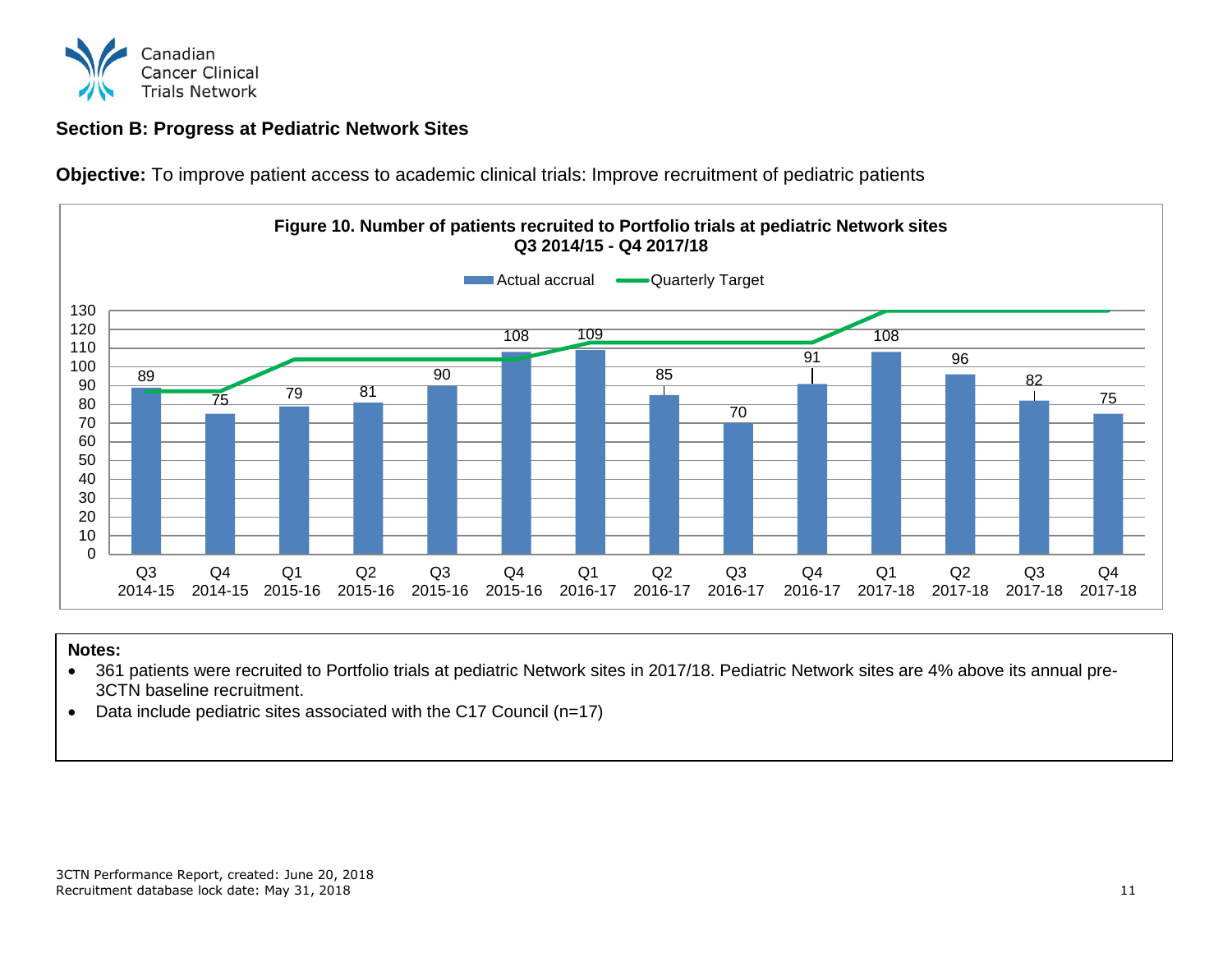



3CTN Performance Report, created: June 20, 2018 Recruitment database lock date: May 31, 2018 12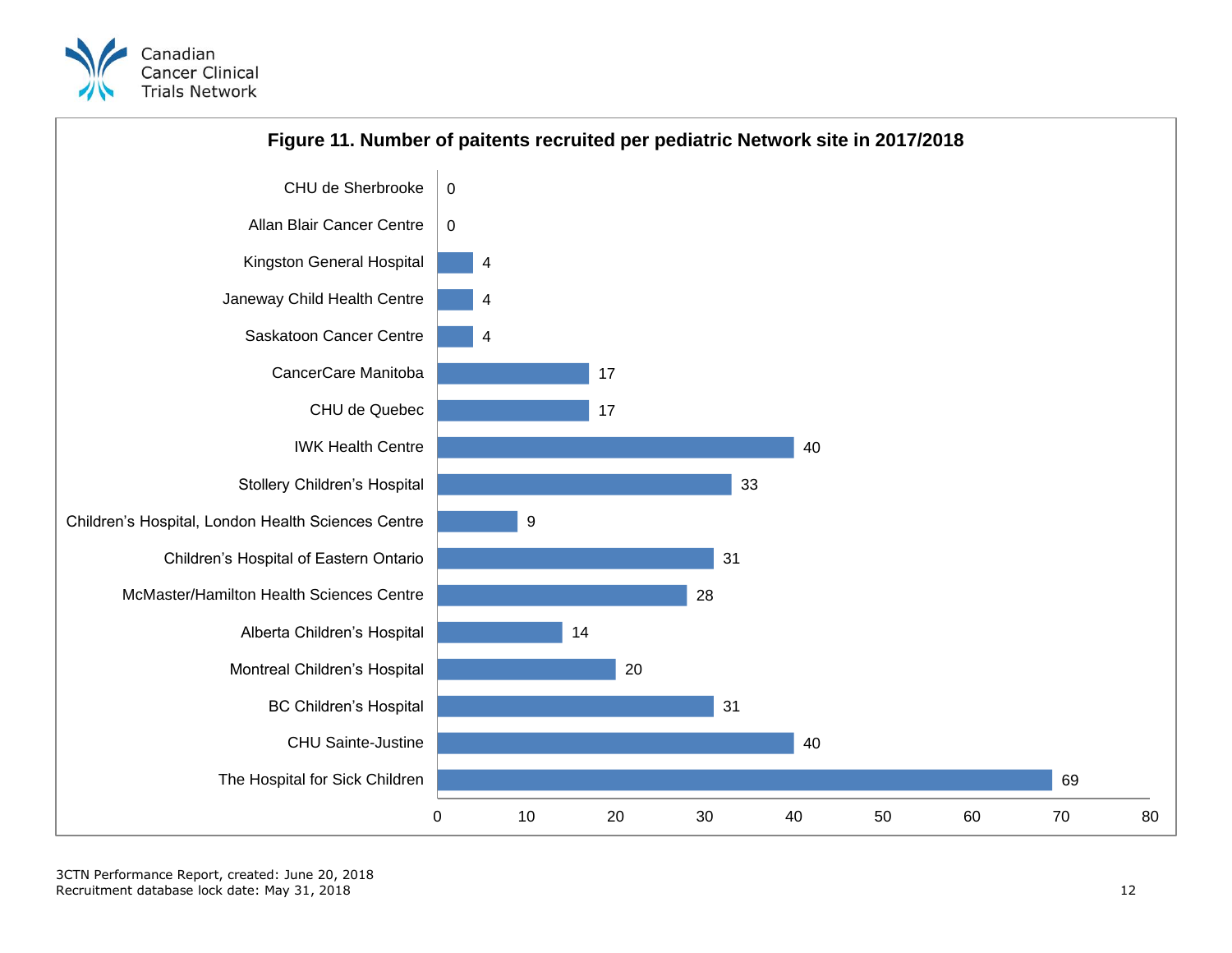

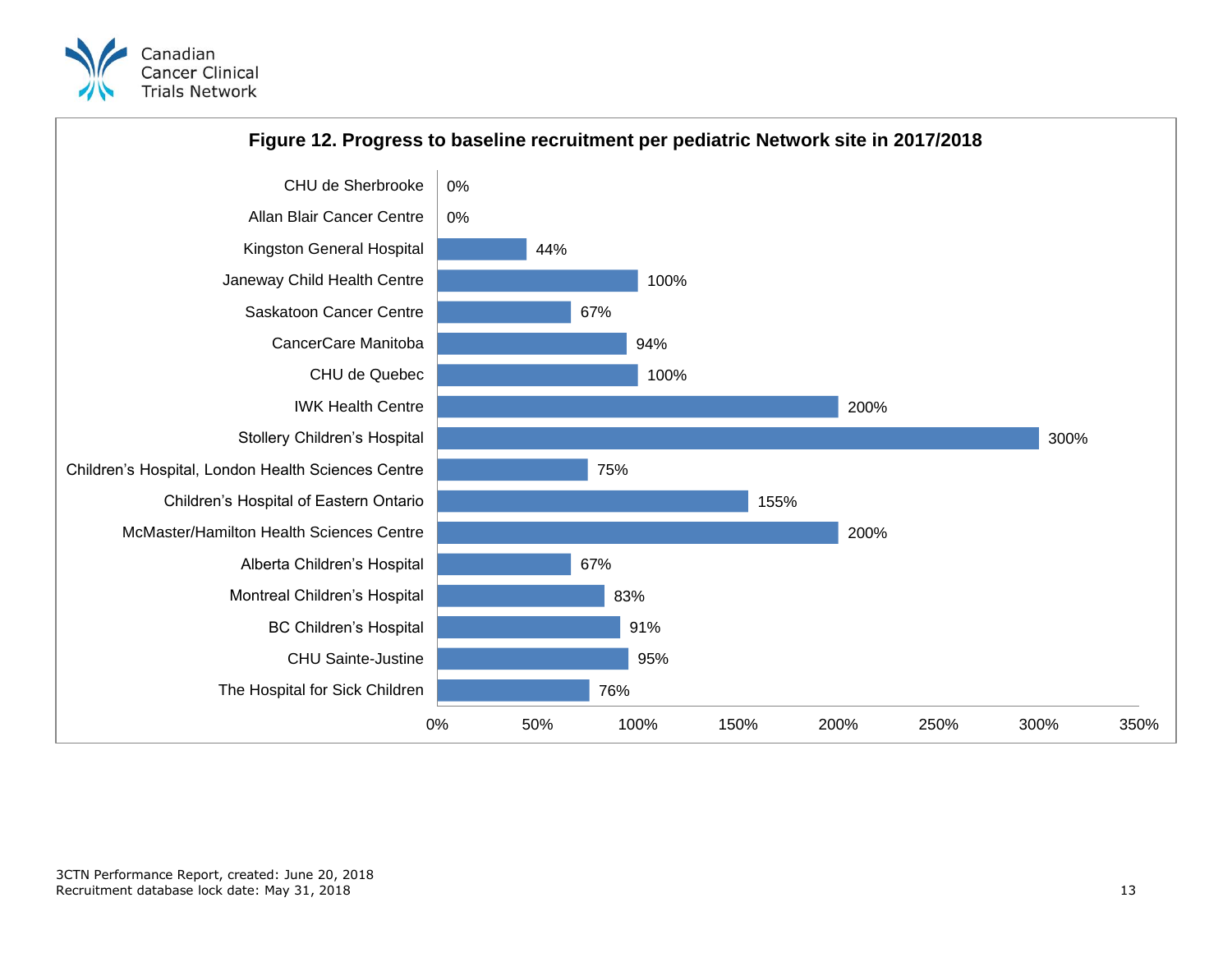

## **Table 2. Number of patients recruited per pediatric Network site (by fiscal year)**

#### **Recruitment to 3CTN Portfolio Trials**

| <b>Network Site</b>                                | <b>Baseline</b> | Y1* Total      |                | Y2 Total Y3 Total | $\%$ of Y3 | Q1 2017         | Q2 2017        | Q3 2017        | Q4 2017                       | <b>Y4 Total</b> | % of Y4         |
|----------------------------------------------------|-----------------|----------------|----------------|-------------------|------------|-----------------|----------------|----------------|-------------------------------|-----------------|-----------------|
|                                                    |                 |                |                |                   | baseline   | (Apri-          |                |                | (Jul-Sep) (Oct-Dec) (Jan-Mar) |                 | <b>baseline</b> |
|                                                    |                 |                |                |                   |            | Jun)            |                |                |                               |                 |                 |
| C17 (national pediatric total)                     | 347             | 164            | 358            | 355               | 102%       | 108             | 96             | 82             | 75                            | 361             | 104%            |
| The Hospital for Sick Children                     | 91              | 50             | 109            | 89                | 98%        | 22              | 18             | 17             | 12                            | 69              | 76%             |
| CHU Sainte-Justine, peds                           | 42              | 18             | 26             | 44                | 105%       | 8               | 10             | 5              | 17                            | 40              | 95%             |
| <b>BC Children's Hospital</b>                      | 34              | 13             | 46             | 41                | 121%       | 13              | 10             | 5              | 3                             | 31              | 91%             |
| Montreal Children's Hospital                       | 24              | 9              | 23             | 14                | 58%        | 8               | 6              | 4              | 2                             | 20              | 83%             |
| Alberta Children's Hospital                        | 21              | 10             | 21             | 10                | 48%        | 3               | 8              | $\overline{2}$ | 1                             | 14              | 67%             |
| McMaster/Hamilton Health Sciences Centre           | 14              | 6              | 20             | 19                | 136%       | 12              | 6              | 4              | 6                             | 28              | 200%            |
| Children's Hospital of Eastern Ontario             | 20              | 10             | 18             | 35                | 175%       | 9               | 9              | 3              | 10                            | 31              | 155%            |
| Children's Hospital, London Health Sciences Centre | 12              | $\overline{7}$ | 15             | 26                | 217%       | 3               | 3              | $\mathbf 0$    | 3                             | 9               | 75%             |
| Stollery Children's Hospital                       | 11              | 8              | 10             | 26                | 236%       | 9               | $\overline{7}$ | 8              | 9                             | 33              | 300%            |
| <b>IWK Health Centre</b>                           | 20              | 6              | 20             | 16                | 80%        | 10 <sup>°</sup> | 5              | 19             | 6                             | 40              | 200%            |
| CHU de Quebec, peds                                | 17              | $\overline{7}$ | 14             | $\overline{7}$    | 41%        |                 | 8              | 6              | $\overline{2}$                | 17              | 100%            |
| CancerCare Manitoba, peds                          | 18              | 5              | 20             | 14                | 78%        | 8               | $\overline{2}$ | 3              | 4                             | 17              | 94%             |
| Saskatoon Cancer Centre                            | 6               | 9              | 6              | 5                 | 83%        |                 | 0              | 3              | 0                             | 4               | 67%             |
| Janeway Child Health Centre                        | 4               | 1              | 3              | $\overline{4}$    | 100%       |                 | $\Omega$       | 3              | $\Omega$                      | 4               | 100%            |
| Kingston General Hospital                          | 9               | 5              | $\overline{7}$ | 5                 | 56%        | $\Omega$        | 4              | 0              | $\mathbf 0$                   | 4               | 44%             |
| Allan Blair Cancer Centre, peds                    | 4               | 0              | $\Omega$       | $\Omega$          | 0%         | $\Omega$        | $\Omega$       | 0              | $\Omega$                      | $\Omega$        | 0%              |
| CHU de Sherbrooke, peds                            |                 | 0              | $\Omega$       | $\Omega$          | 0%         | $\Omega$        | $\Omega$       | 0              | $\Omega$                      | $\Omega$        | 0%              |
| Ped sites (N=17) total                             | 347             | 164            | 358            | 355               | 102%       | 108             | 96             | 82             | 75                            | 361             | 104%            |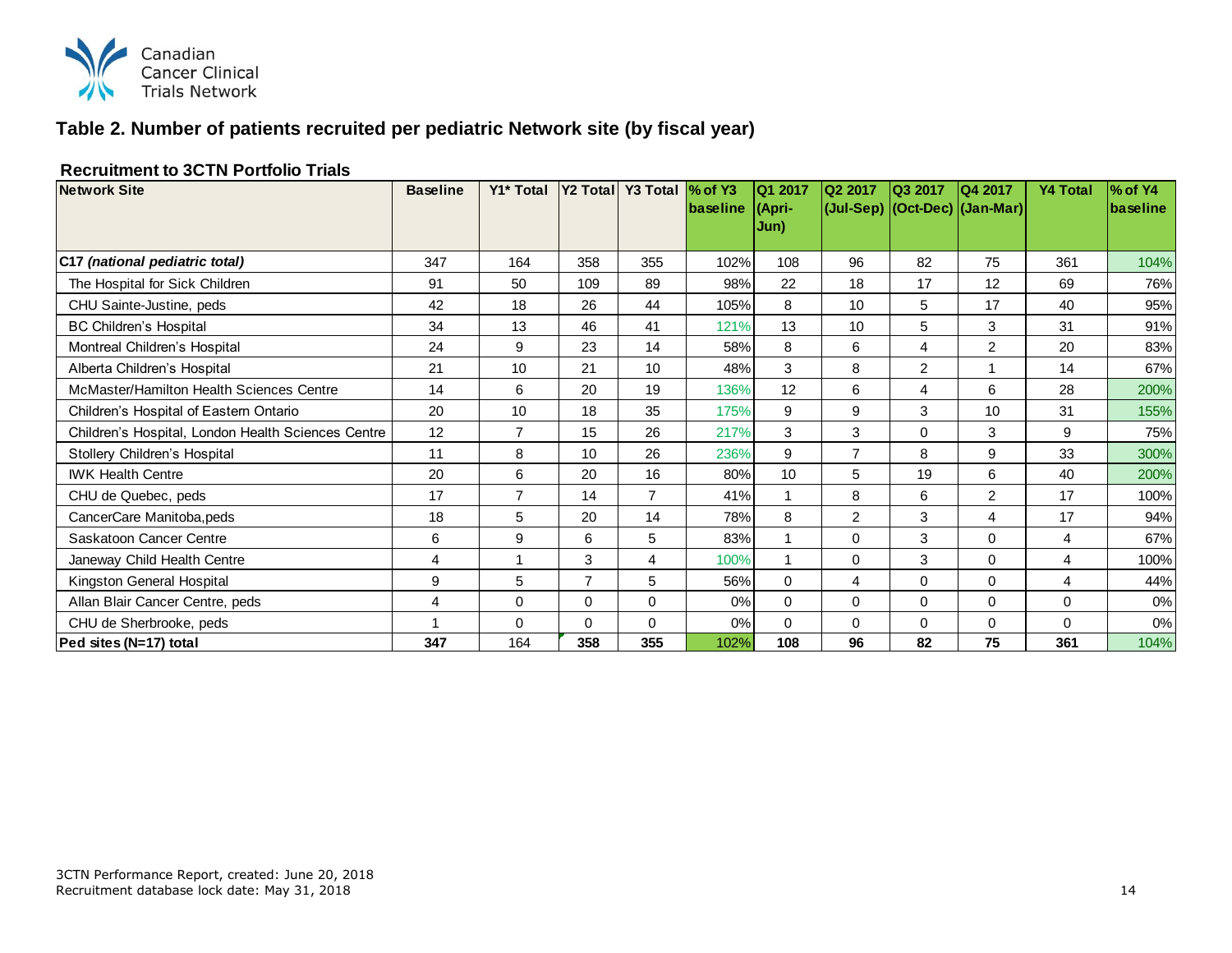

**Objective:** To demonstrate impact of the Network and academic trials on the Canadian Health Care System: a) Develop and maintain a portfolio of academic trials that will ensure the enthusiastic participation of academic trial lists and patients and impact patient care.



- There were 40 Portfolio trials available at pediatric Network sites, 3 new trials added at the end of Quarter 4
- 13 trials were added in year 4 (see figure 13b)
- The data provided in Figure 13a is a snapshot of the Portfolio as of June 20, 2016

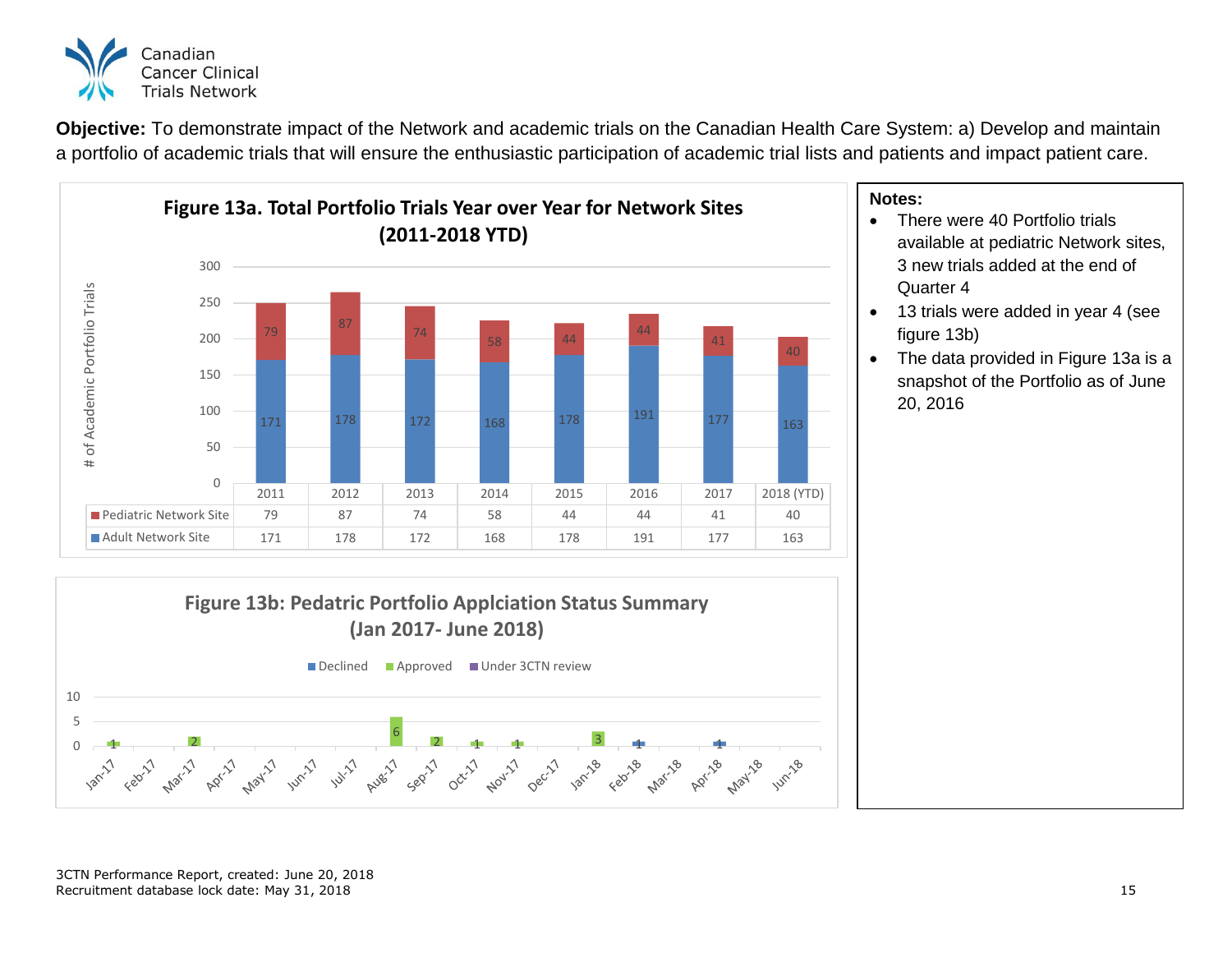

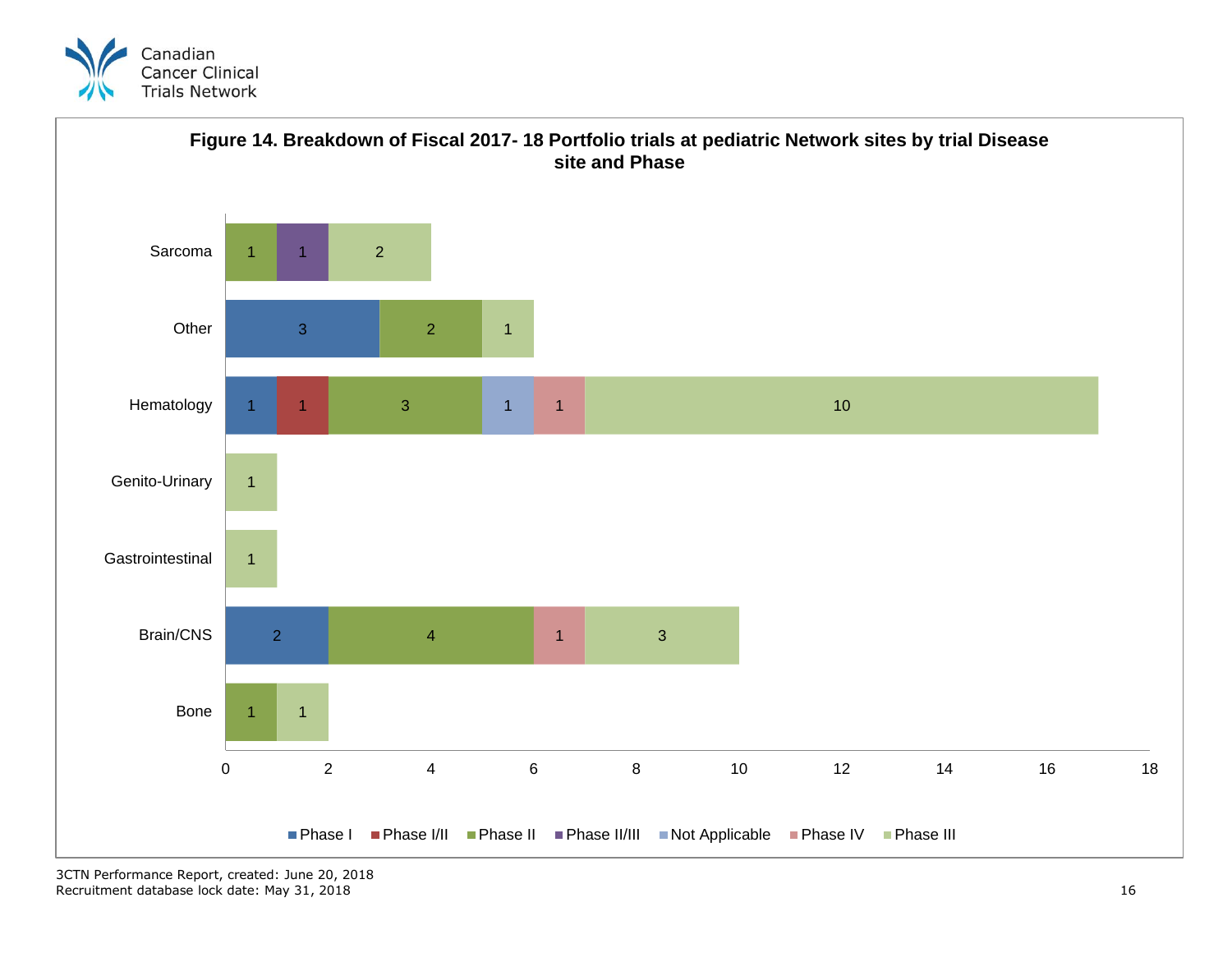



| Category                          | <b>Definition</b>                                                                                                                                                                                                      |
|-----------------------------------|------------------------------------------------------------------------------------------------------------------------------------------------------------------------------------------------------------------------|
| <b>Patient eligibility</b>        | Use of a genetic marker or other individualized biologic factor to determine if patient is eligible for the trial (i.e.<br>included in trial design via the inclusion/exclusion criteria)                              |
| Study endpoint                    | Use of a genetic marker or other individualized biologic factor to correlate with study endpoint (i.e. included in<br>trial design as an objective or endpoint)                                                        |
| Stratify into<br>different groups | After patient enrollment, trial design uses a genetic marker or other individualized biologic factor to stratify into<br>different groups (i.e. included in trial design to stratify for treatment or analysis groups) |
| Targeted therapy                  | Trial is using a molecular targeted therapy; drug used in a "targeted" patient population (i.e. HER2+ breast<br>cancer gets a HER2 targeted agent)                                                                     |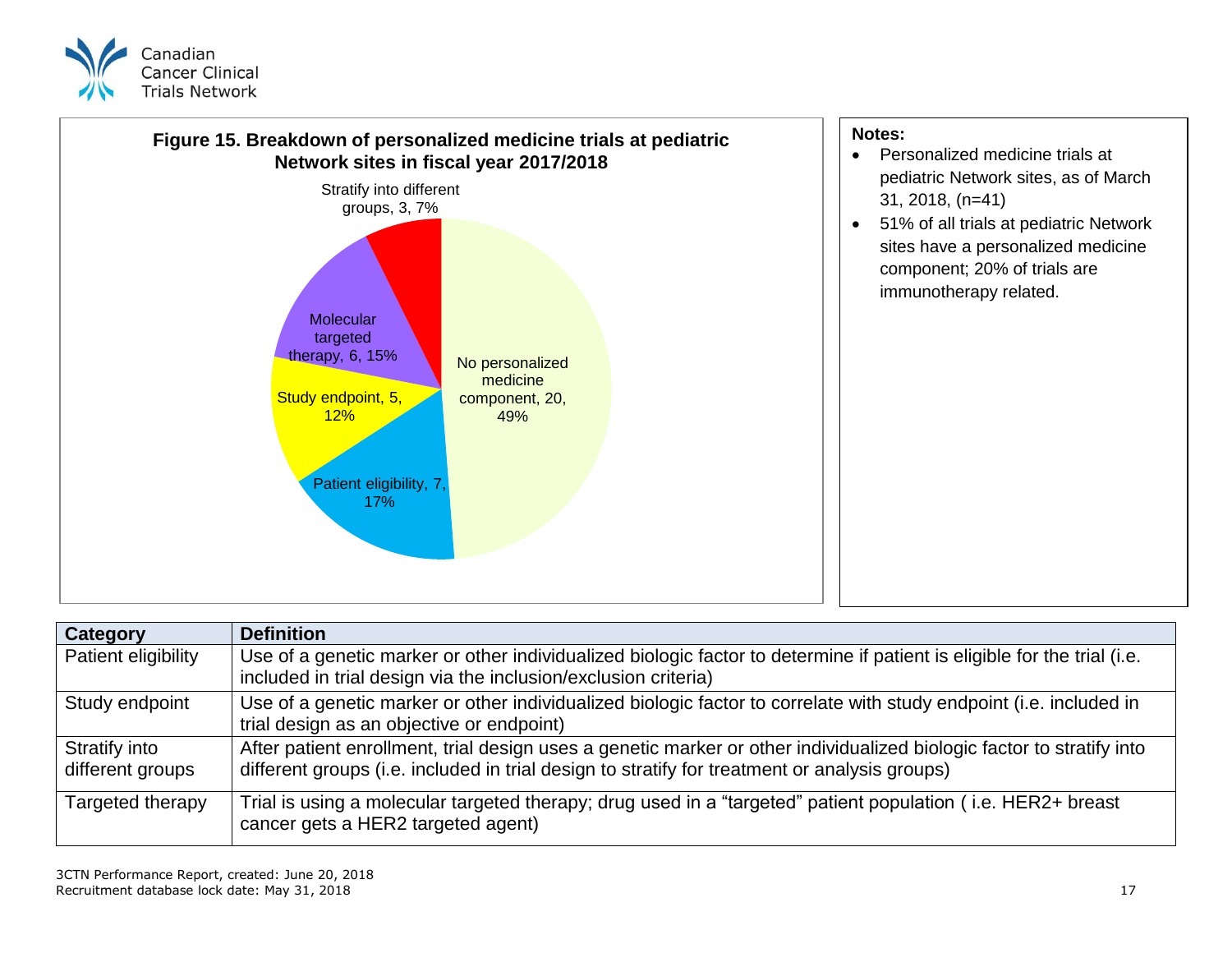

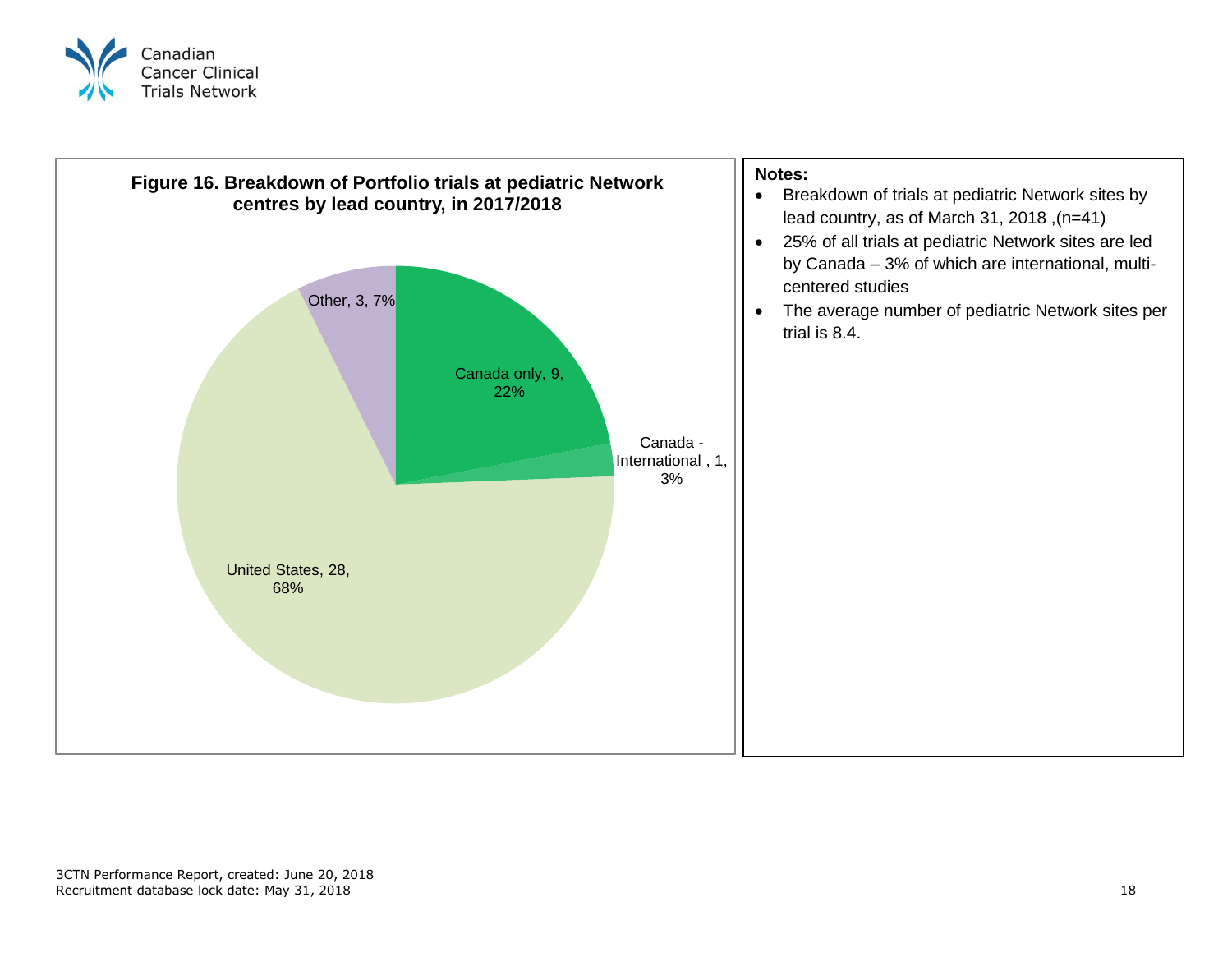

## <span id="page-19-0"></span>**Section C: Portfolio Efficiency**

**Objective:** To improve patient access and increase in successful completion of trials

## **Portfolio Approval Process Timeline**:

|      |    | Calendar Year   # Applications Completed   Average Application Processing Time <sup>1</sup> (days) |
|------|----|----------------------------------------------------------------------------------------------------|
| 2015 | 89 | 24                                                                                                 |
| 2016 | 70 | 24                                                                                                 |
| 2017 | 46 |                                                                                                    |
| 2018 | 24 |                                                                                                    |

## **Facilitated Peer Review (FPR) Process:**

|      | Calendar Year   # Applications Completed   Average FPR Time <sup>2</sup> (days) |    |
|------|---------------------------------------------------------------------------------|----|
| 2015 |                                                                                 |    |
| 2016 |                                                                                 | 98 |
| 2017 |                                                                                 | 79 |
| 2018 |                                                                                 | 65 |

Note: 1) from application received to approve/decline the application since Jan 13, 2015 to May 2018; 2) from date site agreed to pursue peer review to date last reviewer submitted completed peer review package to 3CTN (approved as peer reviewed).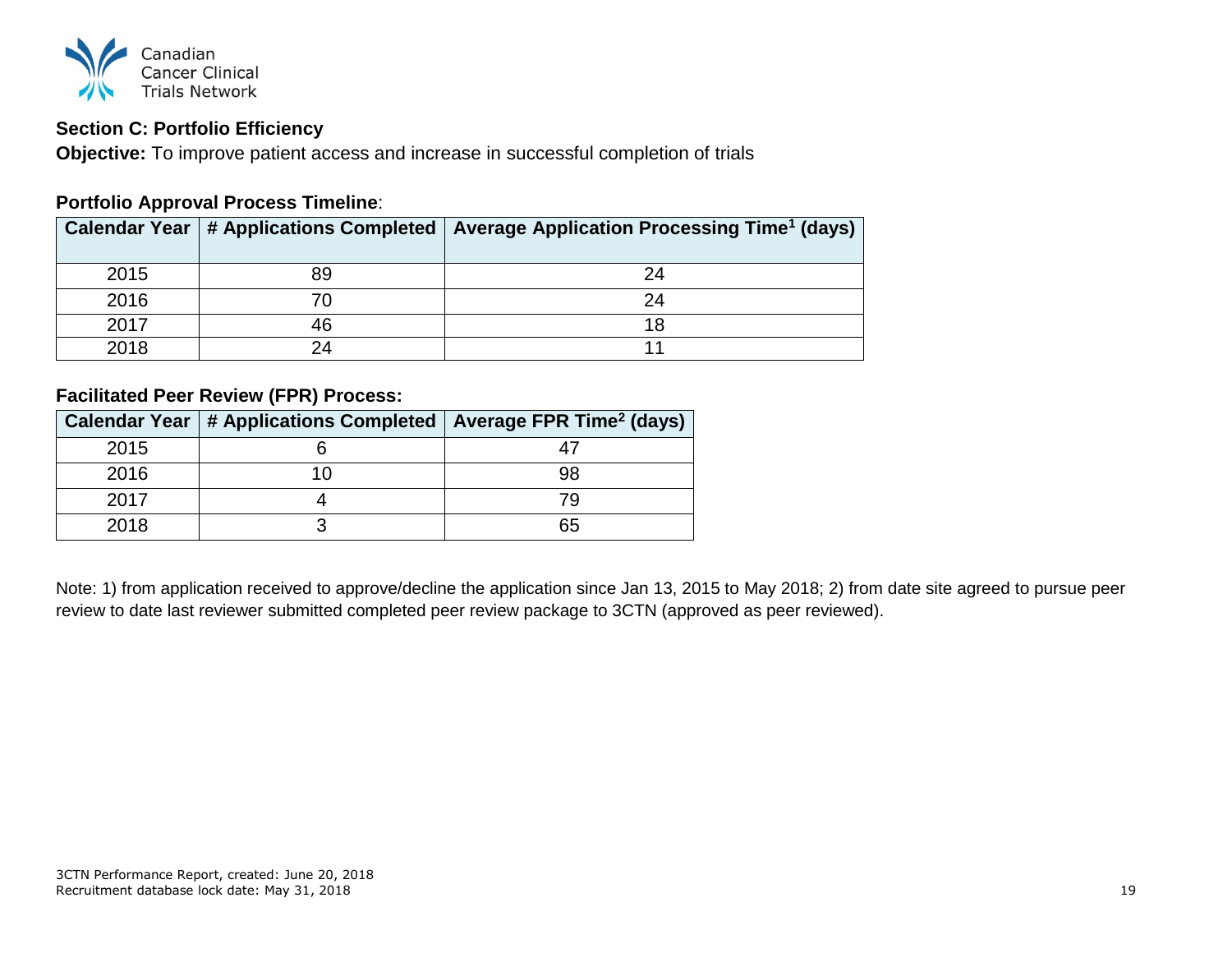

## <span id="page-20-0"></span>**Section D: Other metrics**

**Objective:** To provide overall metrics to all sites.

## **Complexity mix by number of total portfolio trials and patients accrued in Y4**

|                      | LOW         |                        | <b>Standard</b> |                        | <b>High</b> |                        |  |
|----------------------|-------------|------------------------|-----------------|------------------------|-------------|------------------------|--|
| <b>Patient Scope</b> | # of trials | <b>Accrual (total)</b> | # of trials     | <b>Accrual (total)</b> | # of trials | <b>Accrual (total)</b> |  |
| <b>Overall</b>       | 27%         | 47%                    | 57%             | 42%                    | 16%         | 11%                    |  |
| <b>Adults</b>        | 30%         | 49%                    | 59%             | 45%                    | 11%         | 6%                     |  |
| <b>Peds</b>          | 19%         | 25%                    | 49%             | 20%                    | 32%         | 55%                    |  |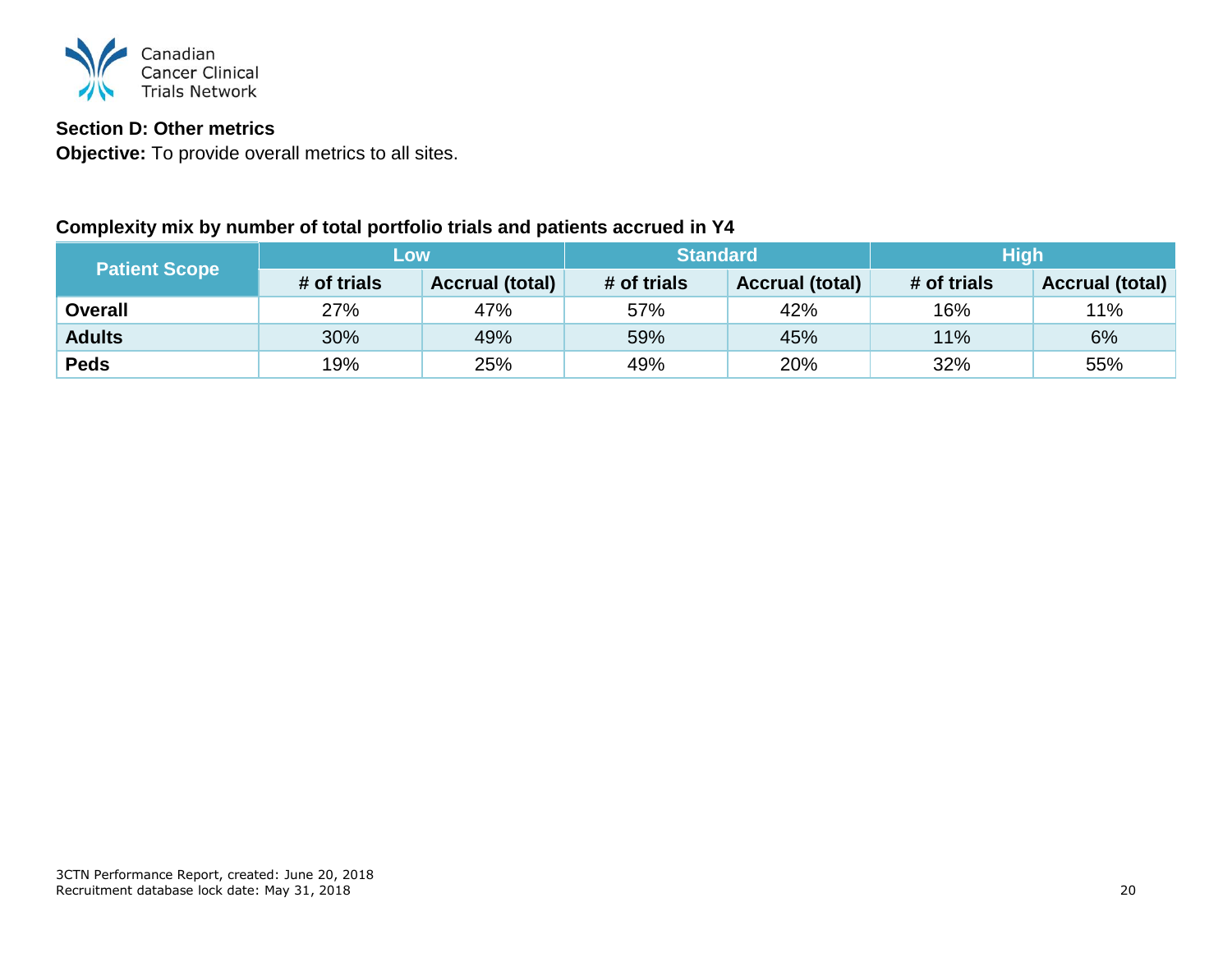

## **Site efficiency – National**

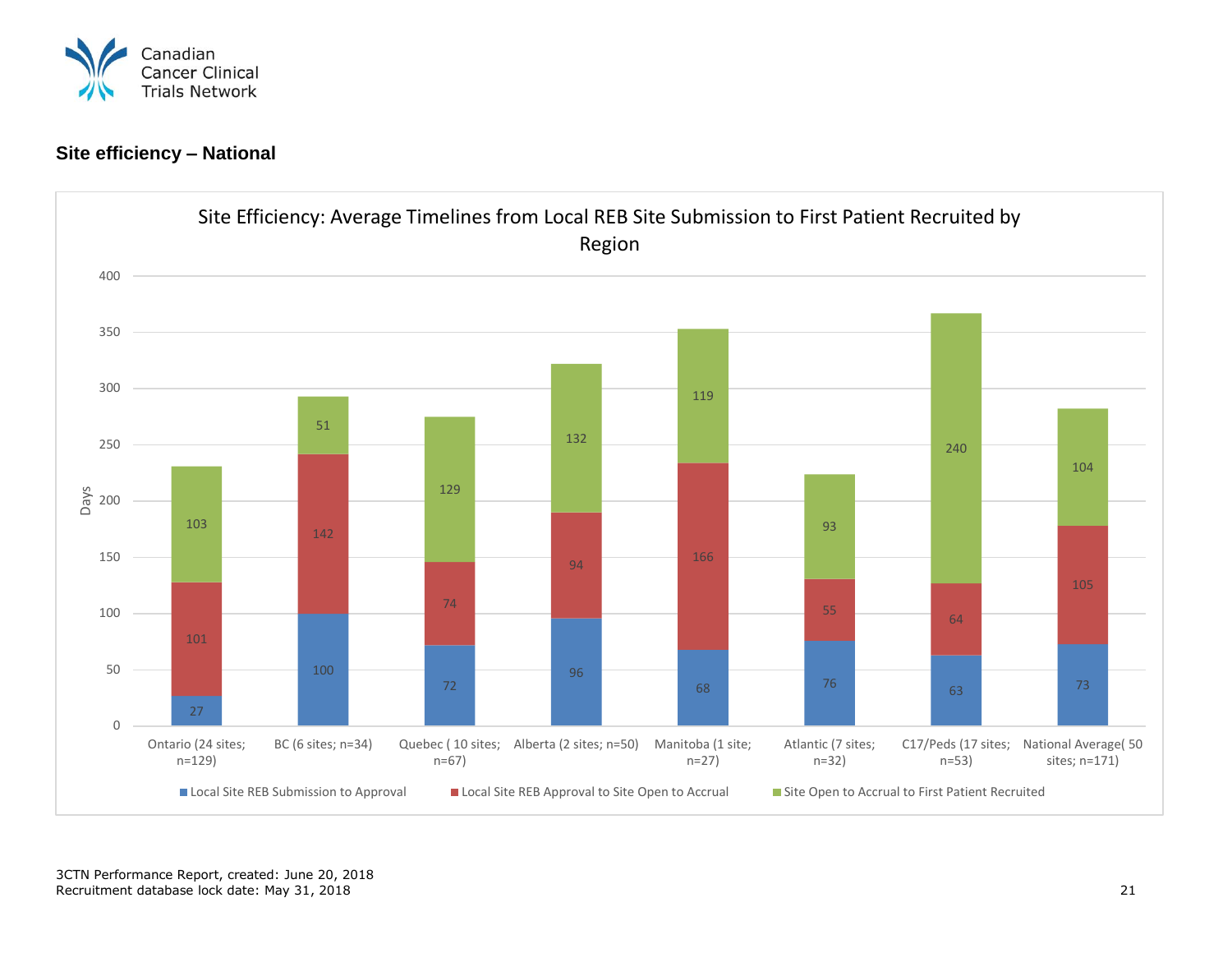

| Region                            |        | Sites # of Active<br>portfolio<br><b>Studies in Y4</b> | fiscal year 4<br>accrual (YTD<br>total) | <b>Total trials</b><br>lincluded for<br>lthis<br>efficiency<br><b>calculation</b> | <b>Activation Timeline</b><br>from NOL/Sponsor<br><b>Approval/Central</b><br><b>Approval to Site Open</b><br>to Accrual * | <b>Local Site REB</b><br><b>Processing Time</b><br>(site submission to   Patient Recruited<br>approval) | <b>Local Site REB</b><br><b>Approval to First</b> | Site Open to<br><b>Accrual to First</b><br><b>Patient</b><br>Recruited** | Recruiting<br><b>Period (from</b><br>open to closed<br>to accrual | Site Accrual vs.<br><b>Site Target</b> |
|-----------------------------------|--------|--------------------------------------------------------|-----------------------------------------|-----------------------------------------------------------------------------------|---------------------------------------------------------------------------------------------------------------------------|---------------------------------------------------------------------------------------------------------|---------------------------------------------------|--------------------------------------------------------------------------|-------------------------------------------------------------------|----------------------------------------|
| Ontario                           | 24     | 129 <sub>1</sub>                                       | 2368                                    | 170                                                                               | 216                                                                                                                       | 27                                                                                                      | 199                                               | 103                                                                      | 462                                                               | 70%                                    |
| <b>BC</b>                         | 6      | 34                                                     | 249                                     | 68l                                                                               | 255                                                                                                                       | 100                                                                                                     | 142                                               | 51                                                                       | 589                                                               | 80%                                    |
| Quebec                            | 10     | 67                                                     | 709                                     | 105                                                                               | 329                                                                                                                       | 72                                                                                                      | 208                                               | 129                                                                      | 519                                                               | 115%                                   |
| Alberta                           | $\sim$ | 50                                                     | 253                                     | 65I                                                                               | 331                                                                                                                       | 96                                                                                                      | 215                                               | 132                                                                      | 566                                                               | 60%                                    |
| Manitoba                          |        | 27                                                     | 90                                      | 41                                                                                | 432                                                                                                                       | 68                                                                                                      | 300                                               | 119                                                                      | 483                                                               | 50%                                    |
| Atlantic                          |        | 32                                                     | 88                                      | 50                                                                                | 31                                                                                                                        | 76                                                                                                      | 145                                               | 93                                                                       | 570                                                               | 59%                                    |
| C17/Peds                          | 17     | 53                                                     | 361                                     | 60                                                                                | 341                                                                                                                       | 63                                                                                                      | 257                                               | 240                                                                      | 583                                                               | 180%                                   |
| National (adult<br>network sites) | 50     | 171                                                    | 3757                                    | 173                                                                               | 312                                                                                                                       | 73                                                                                                      | 201                                               | 104                                                                      | 532                                                               | 72%                                    |

#### **Definitions and formula:**

| <b>Timeline</b>                                                                             | <b>Formula</b>                                                                               |
|---------------------------------------------------------------------------------------------|----------------------------------------------------------------------------------------------|
| Activation Timeline from NOL/Sponsor Approval/Central Approval to Site Open<br>to Accrual * | =site open to accrual - central approval or sponsor open to accrual or NOL<br>(for C17 only) |
| Local Site REB Processing Time (site submission to approval)                                | =local site REB approval date - local site submission date                                   |
| Local Site REB Approval to First Patient Recruited                                          | =first patient recruited to the site - local site REB approval date                          |
| Site Open to Accrual to First Patient Recruited                                             | =first patient recruited to the site - site open to accrual date                             |
| Recruiting Period (from open to closed to accrual)                                          | = site closed to accrual date - site open to accrual date                                    |
| Site Accrual vs. Site Target                                                                | = total accrual when closed/ site accrual set when the site open to accrual                  |

- \*Centralized approval dates were used for BC and Ontario, Peds used NOL, other sites used "sponsor approval"
- Some historical dates for first patient enrolled list only the month and are not exact
- trials under setup not included
- Applies to portfolio start date after April 1, 2014 and site open after April 1, 2014